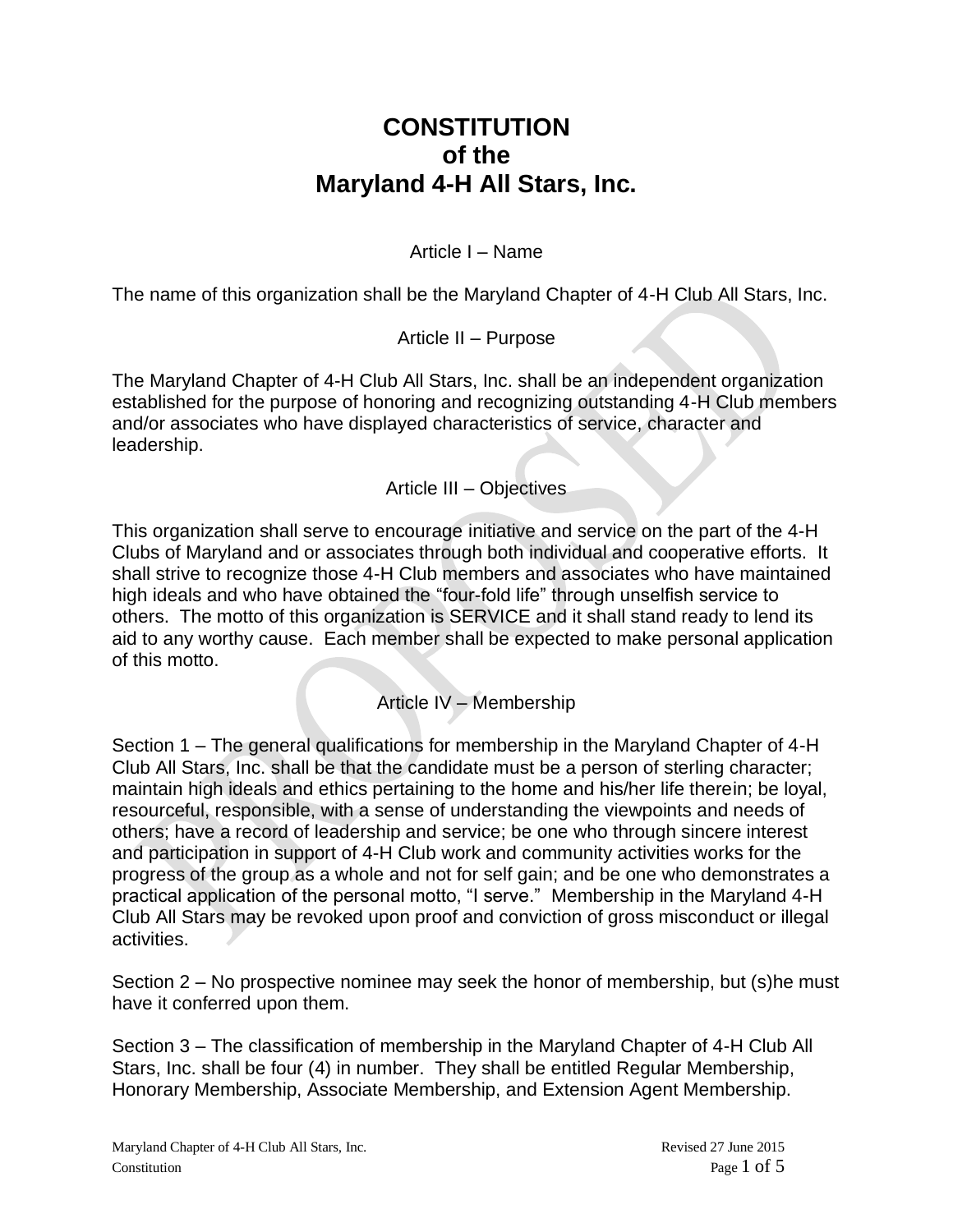Section 4 – Regular members must have completed at least two (2) years of 4-H Club work. They must be fifteen (15) years of age before January  $1<sup>st</sup>$  of the year of their candidacy; or they must have been a member in good standing of another 4-H Club All Star chapter; in addition to meeting those qualifications as stated in Article IV, Section 1 of this Constitution.

Section 5 – Honorary members must have given voluntary and outstanding service to 4- H Club work on a county, district, state, regional or national level for at least seven (7) years in addition to meeting those qualifications in Article IV, Section 1 of this Constitution.

Section 6 – Associate members shall be the spouses of Regular or Honorary 4-H Club All Stars and shall be entitled to enjoy all the privileges of Regular and Honorary membership except they may not make a motion, vote, stand for or be elected to executive office.

Section 7 – Extension Agent members shall be the Maryland 4-H and Youth agents who do not hold either a Regular or Honorary membership in the Maryland Chapter of 4-H Club All Stars, Inc. They shall have all the privileges of an Associate member.

Section 8 – There shall be no numerical restrictions as to the number of nominees that may be recommended for Regular or Honorary membership.

Section 9 – The procedure for the nomination of individuals for Regular and Honorary membership shall be set down by the Executive Committee in conjunction with the guidelines developed by the Membership Committee.

- a. This procedure must be in the hands of the respective County chairperson 120 days prior to the Semi-Annual meeting.
- b. All nominations forms for Regular or Honorary membership must be in the hands of the chairperson of the Membership Committee postmarked on or before 30 days prior to the Semi-Annual meeting.

Section 10 – The procedure for voting on nominees for Regular and Honorary membership shall be:

- a. The Membership Committee shall present a list of acceptable candidates at the Semi-Annual meeting.
- b. A nominee for Regular membership must receive a seventy-five (75%) percent affirmative vote of all active members present.
- c. A nominee for Honorary membership must receive a ninety (90%) percent affirmative vote of all active members present.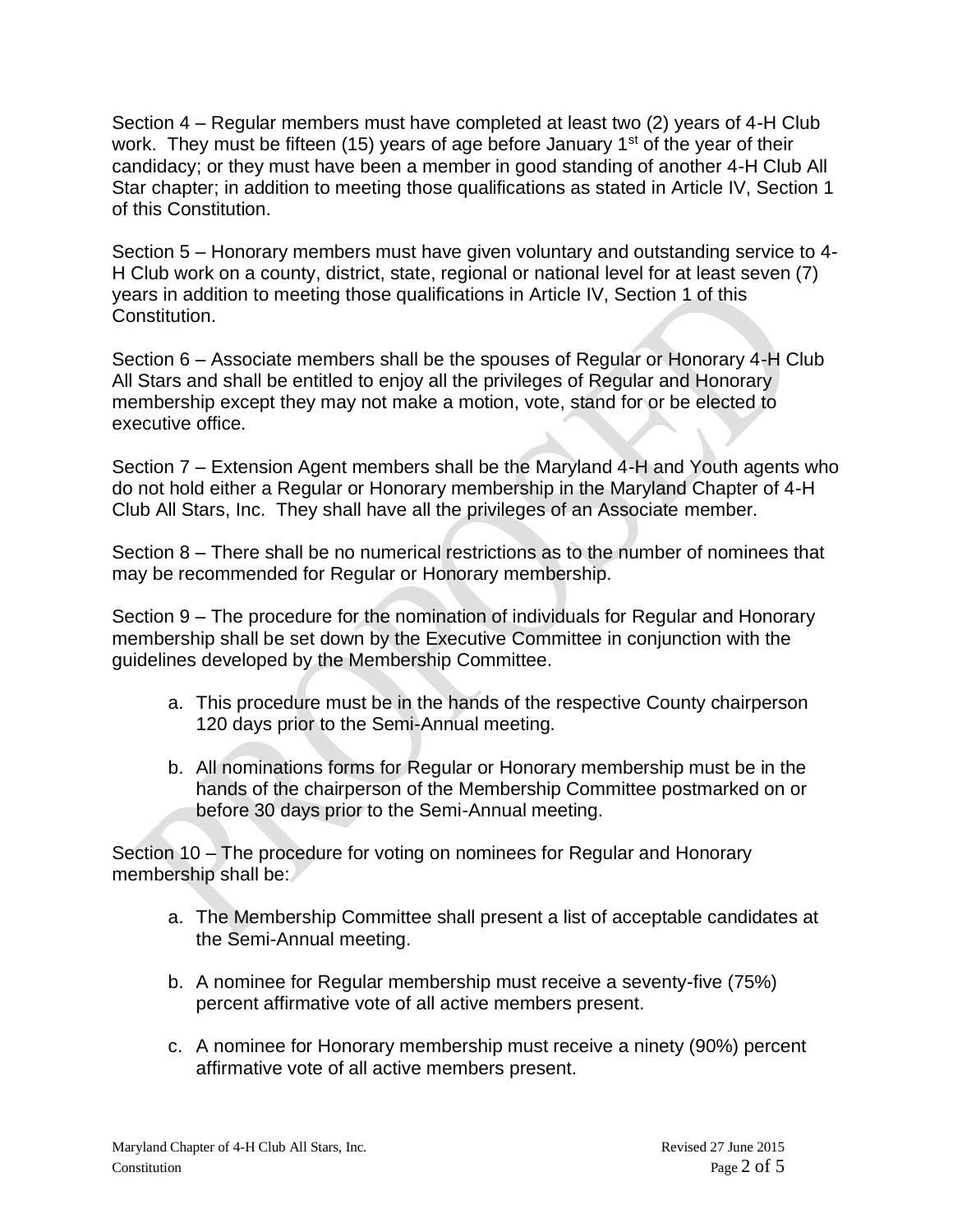d. The Chairperson of the Membership Committee must inform the President and the Executive Committee of the results of the vote before the Annual Conference.

#### Article V – Meetings

Section 1 – Two conferences shall be held each year for the purpose of conducting the business of the Maryland Chapter of 4-H Club All Stars, Inc.

Section 2 – These conferences shall be known as the Semi-Annual meeting and the Annual Conference.

Section 3 – The Semi-Annual meeting shall be held at a time and place decided upon by the Executive Committee for the purpose of accepting and voting upon nominations for new members together with whatever other business may require action for the good of the Maryland Chapter of 4-H Club All Stars, Inc.

Section 4 – Annual Conference shall be held at a time and place decided upon by the Executive Committee for the purpose of Consecrating and Initiating new members, election of officers, and conducting whatever other business may require action for the good of the Maryland Chapter of 4-H Club All Stars, Inc.

Section 5 – The Chapter's year will run from Annual Conference to Annual Conference.

Section 6 – Seventy-five (75%) percent of the active Regular and Honorary members in attendance at any formal meeting or conference shall constitute a quorum for that specific formal meeting or conference.

# Article VI – Ceremonies

Section 1 – The President upon receipt of the tally of votes from the Chairperson of the Membership Committee as stated in Article IV Section 10(d) of this Constitution shall send to each nominee who has been elected to Regular or Honorary membership a letter of invitation to the Annual Conference for the purpose of consecration and initiation into the Maryland Chapter of 4-H Club All Stars, Inc.

Section 2 – Each nominee elected to membership shall be received in the circle in accordance with the ritual of the Consecration Service.

Section 3 – Each nominee who has been consecrated must be initiated at the first Initiation Ceremony conducted after consecration in accordance with the ritual of the Installation Ceremony.

Section 4 – The retention of copies of the Consecration and Initiation Ceremonies shall be the responsibility of the Consecration, Initiation and Installation Officers.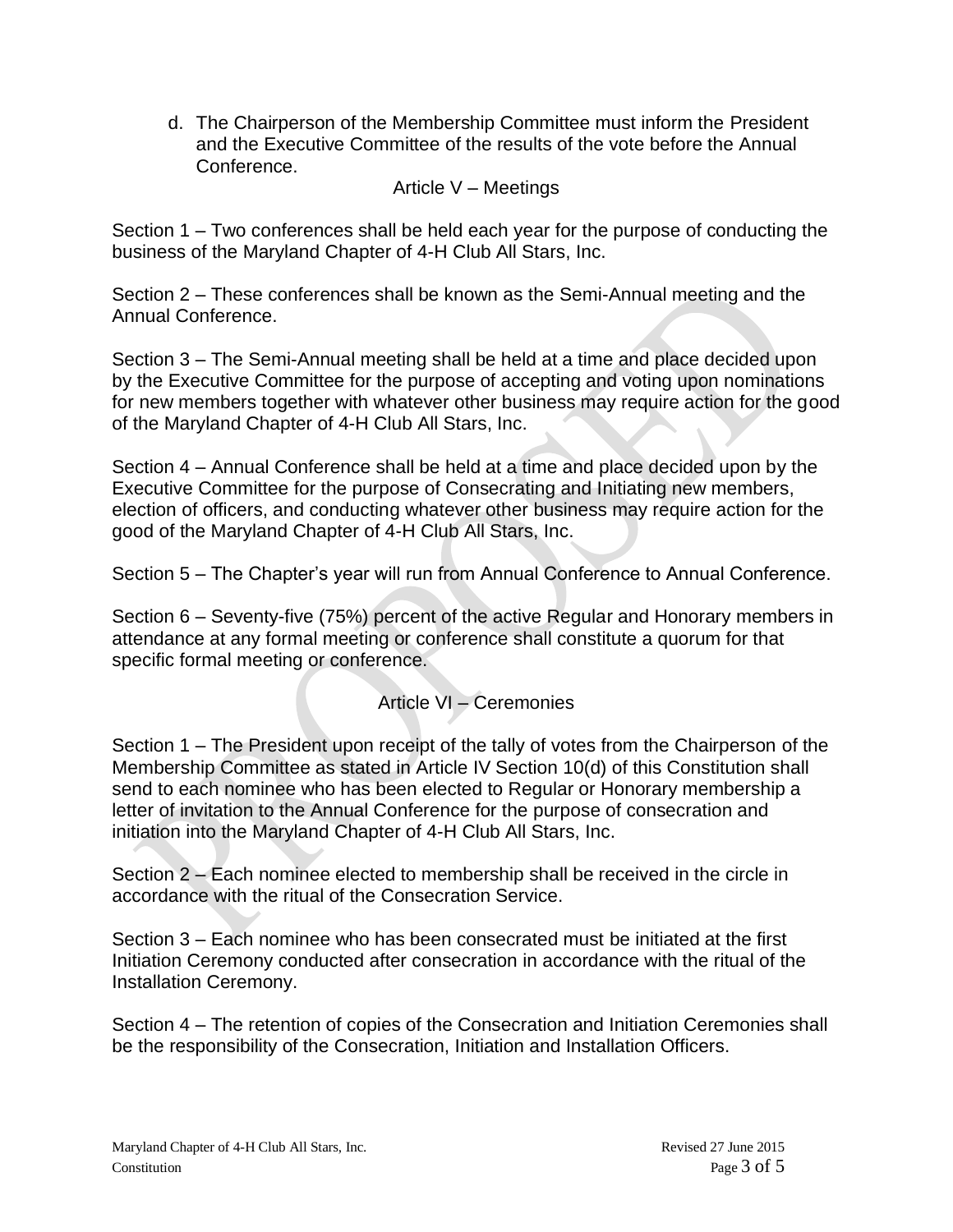#### Article VII – Officers

Section 1 – The executive officers of the Maryland Chapter of 4-H Club All Stars, Inc. shall be known as President, Vice-President, Secretary, Treasurer, Membership Coordinator, Lower Shore representative, Central Shore representative, Upper Shore representative, Southern Maryland representative, Northern representative, Central representative and Western representative. All officers and representatives must be active members during their terms of office.

Section 2 – The executive officers of the Maryland Chapter of 4-H Club All Stars, Inc. shall be elected bi-annually during the Annual Conference by ballot, and a plurality of those ballots cast shall be sufficient to elect. Those officers shall not serve more than two (2) consecutive terms in one office with the exception of the treasurer. The treasurer is not limited to foster consistency in accounting. The district representatives shall be elected by a caucus of those 4-H Club All Stars residing in that respective district; and the result of the caucus shall be given to the Secretary no later than the next Semi-Annual meeting.

Section 3 – A vacancy in the office of President shall be automatically filled by the Vice President.

Section 4 – A vacancy in the offices other than President shall be filled by appointment by the President with the advice and consent of the Executive Committee.

### Article VIII – Committees and Non-Executive Officers

Section 1 – Executive Committee

- a. Shall be composed of the President, the Vice President, the Secretary, the Treasurer, the Membership, the seven district representatives and a State 4- H representative, and the Immediate Past President, who shall serve a term of one year immediately following his/her term of office.
- b. May contract an Executive Administrator with advice and consent of the membership.
- c. Shall be responsible for transacting all business that should arise between the formal meeting and Annual Conference.
- d. The following shall be Standing Committees of the organization and their chairperson(s) shall be considered non-executive members of the Executive Committee.
	- a. Constitution Committee, Future Plans Committee, Audit Committee, Membership Committee, Installation & Consecration Committee.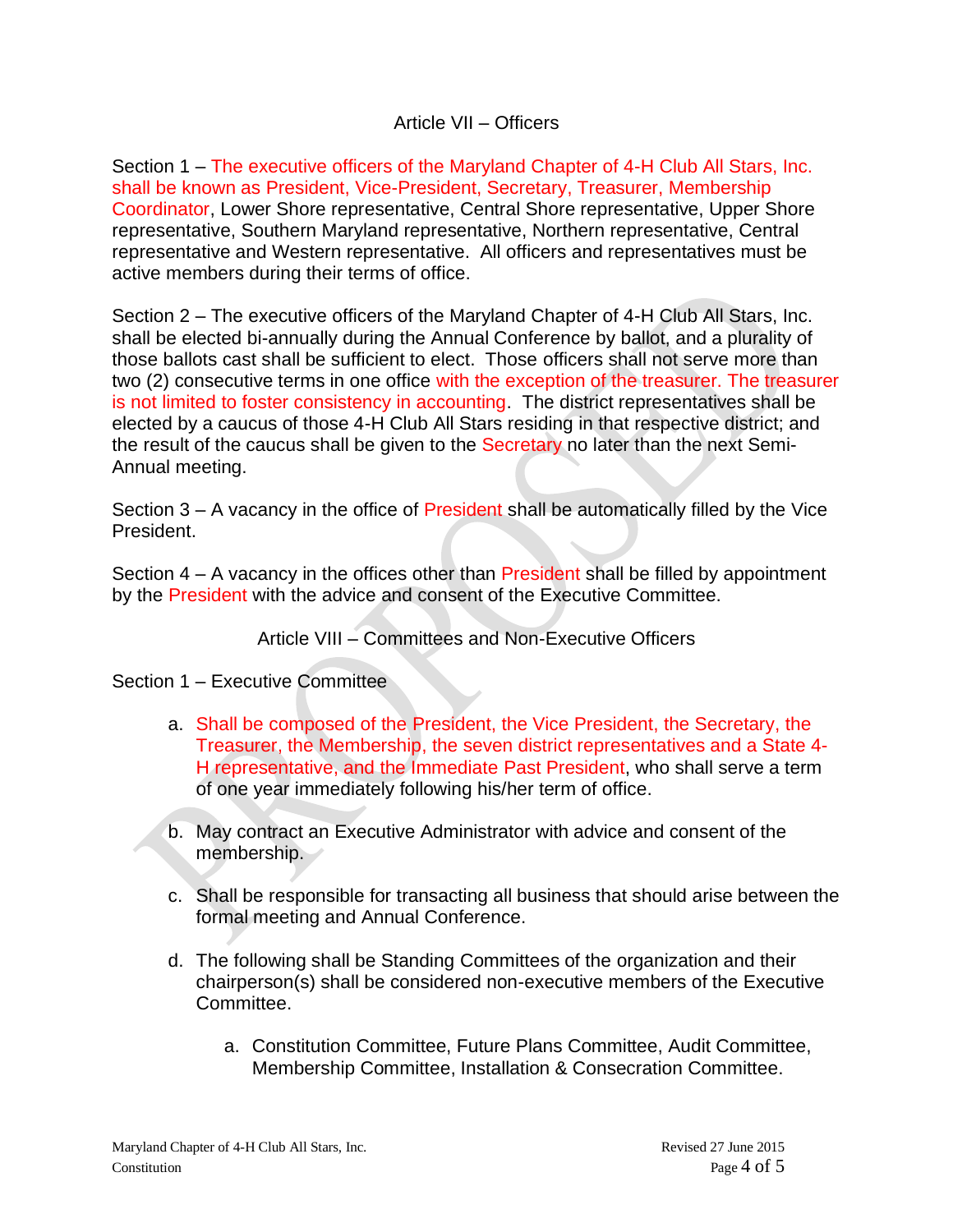b. The duties of these Committees shall be directed by the Executive Committee.

## Article IX – Dues

Section 1 – The membership year for which dues shall be collected in the Maryland Chapter of 4-H Club All Stars, Inc. shall be from Annual Conference to Annual Conference.

Section 2 – Active regular and active honorary All Stars are those members current in annual dues. Inactive regular and inactive honorary All Stars are those members not current in annual dues.

Section 3 – Annual membership dues for both regular and honorary members shall be decided upon by the Membership Committee with the approval of the Executive Committee.

Section 4 – Life membership shall be available and these amounts shall be decided upon by the Membership Committee with the approval of the Executive Committee.

Section  $5 -$  All dues are to be paid only to the Treasurer or the Treasurer's designated representative.

Section 6 – The membership shall be notified at Annual Conference of the dues and life membership amounts; and this information shall be published in each edition of the Maryland Trail.

# Article  $X -$  Amendments

Section 1 – An amendment to this Constitution must first be presented to the Constitution Committee for their discussion and interpretation.

Section 2 – The amendment must be presented by the Chairperson of the Constitution Committee in writing to the membership at the next formal meeting or conference for a vote.

Section 3 – A quorum number as stated in Article V Section 6 of this Constitution shall be required for approval.

Section 4 – If approved, copies of the amendment must accompany the announcement of the next meeting or conference.

Section 5 – The amendment must be presented to the membership by the Chairperson of the Constitution Committee in writing at this next conference or meeting for a final vote.

Section 6 – The amendment shall become immediately operative.